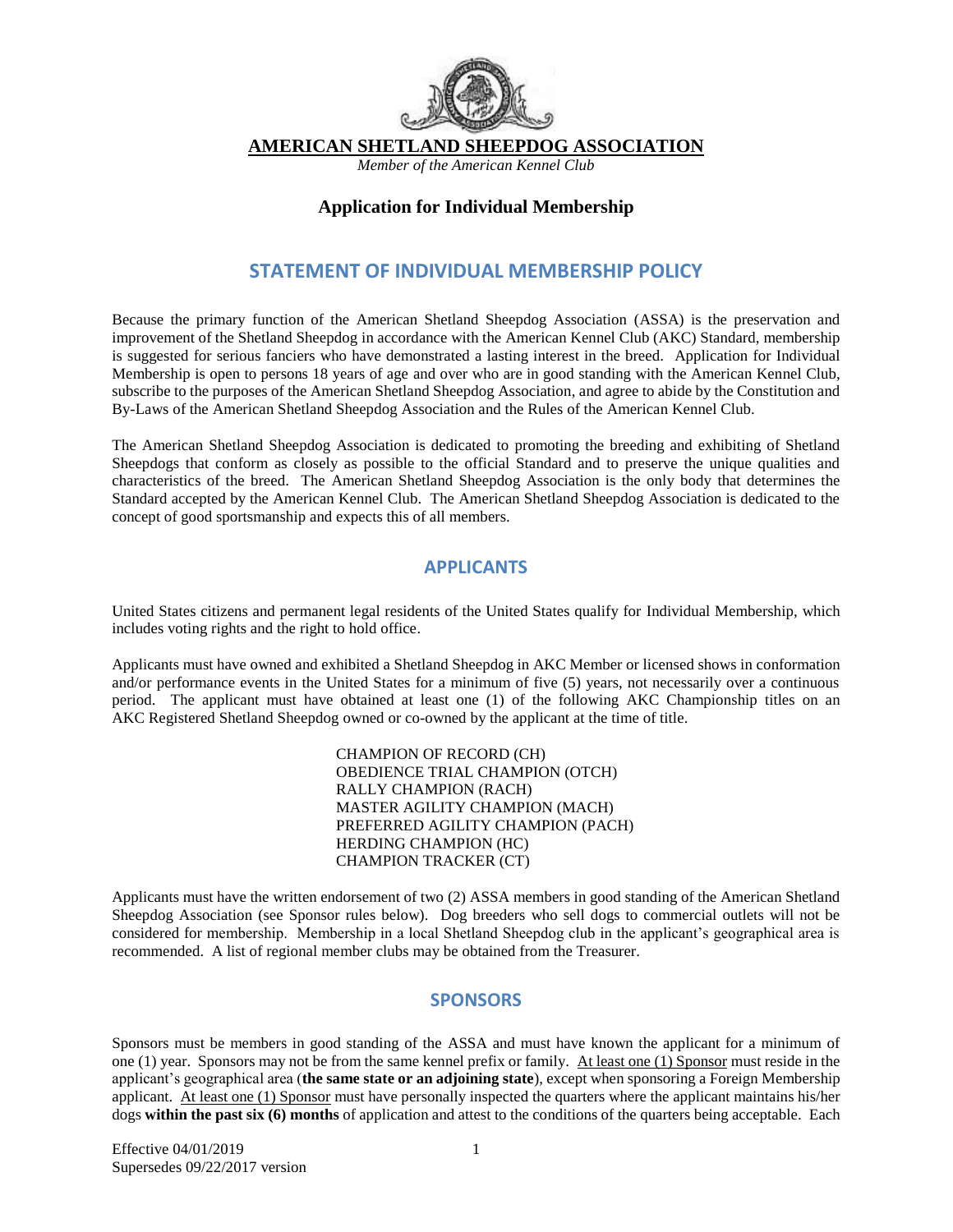

Sponsor must provide a Letter of Endorsement to the application and attest to the applicant's interest in the breed; ethical conduct, eg, sportsmanship; methods by which the individual assumes responsibility for dogs produced; estimated number of litters produced annually; breeding and showing activities; AKC titles earned; and club participation. Sponsor should state basis for his/her opinion that the applicant would be a valuable member of ASSA. Sponsors must have been a member of the American Shetland Sheepdog Association for **three (3) years**, and may only endorse two (2) applicants per calendar year.

Sponsorship should be viewed as a personal endorsement of the applicant and not just a signature. Sponsor endorsement should signify that Sponsor is personally knowledgeable of the individual and is confident the applicant would be a member the ASSA would be proud to have on its roster. Sponsor should be willing to lend guidance and mentoring to the applicant, in ASSA membership, should the applicant be elected to membership.

## **APPLICATIONS**

Applicant's name, address, and telephone number will be posted in the Members Only section of the ASSA Website for 60 days and screened initially by the ASSA Membership Chairman. The By-Laws of the Association require secret affirmative votes from two thirds (2/3) of the Board of Directors present at a meeting of the Board in order to elect an applicant. Applicants will be submitted to the ASSA Board of Directors for consideration at the first, regularly scheduled Board Meeting (Spring or Fall) following expiration of the 60-day Website posting.

Per the By-Laws of the organization, if an applicant is not elected by the sitting Board of Directors, the sponsor may elect to present the applicant at the Annual Meeting of ASSA to be voted on by the members in attendance. A favorable vote of 75% of the members in attendance will override the Board's decision not to accept the applicant and vote the applicant into membership, provided the applicant meets the residency and sponsorship requirements of the ASSA.

An application fee of \$25.00 and dues payment of \$35.00 for the current fiscal year (9/1-8/31) **(\$60.00 total) must accompany application along with two (2) Sponsor Letters of Endorsement**. If an application for membership is not approved, the application fee will not be refunded.

All applications are acknowledged. Incomplete or ineligible applications will be returned with explanation. Send the complete application to Membership Chairperson Sandy McCambridge.

#### *Please write legibly.*

**Sandy McCambridge ASSA Membership Chairperson 193 Red Wing Lane. Deer Lodge, TN 37726**

**ca[mbridgess3@gmail.c](mailto:sheltie@mctag.com)om**

**931-863-2813**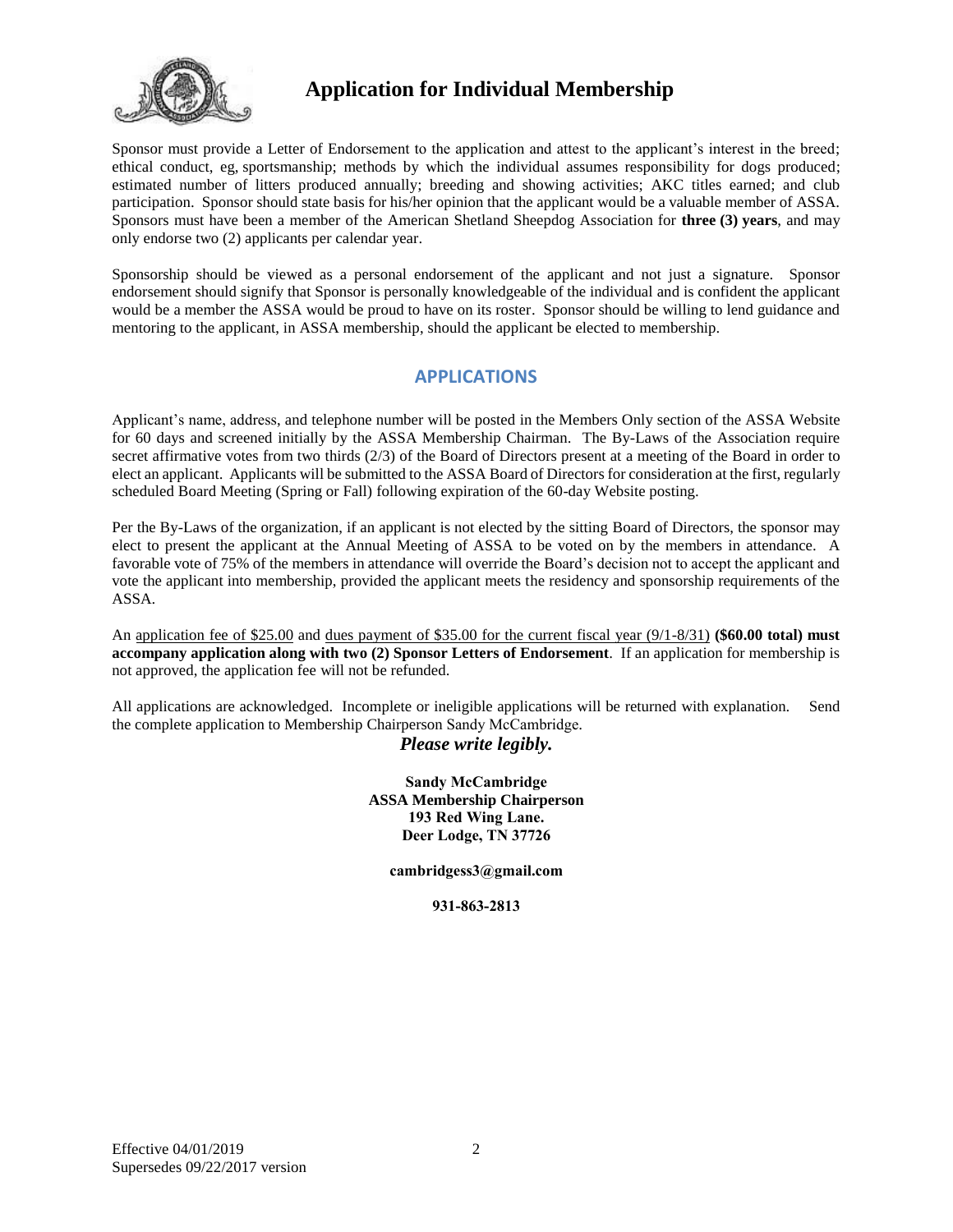

The American Shetland Sheepdog Association welcomes membership applications from serious fanciers of the Shetland Sheepdog that are dedicated to breeding and exhibiting Shelties that conform to the American Kennel Club Shetland Sheepdog breed standard; engage in ethical breeding and exhibiting practices; and demonstrate an active interest in promoting shelties, ASSA, and the sport of dogs in a positive and constructive way. *Please write legibly.*

## **PERSONAL INFORMATION**

| Name:                |                                                                                                                       |  |  |
|----------------------|-----------------------------------------------------------------------------------------------------------------------|--|--|
| <b>Address:</b>      |                                                                                                                       |  |  |
|                      |                                                                                                                       |  |  |
| <b>Phone Number:</b> |                                                                                                                       |  |  |
| E-Mail:              |                                                                                                                       |  |  |
| <b>WEB</b> site url: | <u> 1980 - Jan Alexandri, martxa alexandri, martxa alexandri, martxa alexandri, martxa alexandri, martxa alexandr</u> |  |  |
| <b>Kennel Name:</b>  |                                                                                                                       |  |  |

| Number of dogs currently owned or co-owned                        |           |
|-------------------------------------------------------------------|-----------|
| Breeds owned or co-owned                                          |           |
| Number of litters bred in past five (5) years - all breeds        |           |
| Date of first Sheltie purchase (mo/year)                          |           |
| Date of first dog show entry for a Sheltie in any venue (mo/year) |           |
| Have you ever sold dogs to a commercial outlet?                   | Nο<br>Yes |

# **TITLES ACHIEVED**

To qualify, you must have achieved an at least one (1) of the following AKC Championship titles on a Shetland Sheepdog owned or co-owned by you at the time. Check Championship title and attach copy of AKC title certificate.

| Champion of Record (CH)         | Master Agility Champion (MACH)           |
|---------------------------------|------------------------------------------|
| Obedience Trial Champion (OTCH) | $\Box$ Preferred Agility Champion (PACH) |

| __ Preferred Agility Ch                                    |
|------------------------------------------------------------|
| → Little and the conflict of District Contract of the U.S. |

 $\Box$  Rally Champion (RACH)  $\Box$  Herding Champion (HC)

 $\Box$  Champion Tracker (CT)

Please indicate other AKC titles and number of each title achieved on Shetland Sheepdog(s) that is(are) owned or co-owned by you.

| Conformation |  |
|--------------|--|
| Obedience    |  |
| Rally        |  |
| Agility      |  |
| Herding      |  |
| Tracking     |  |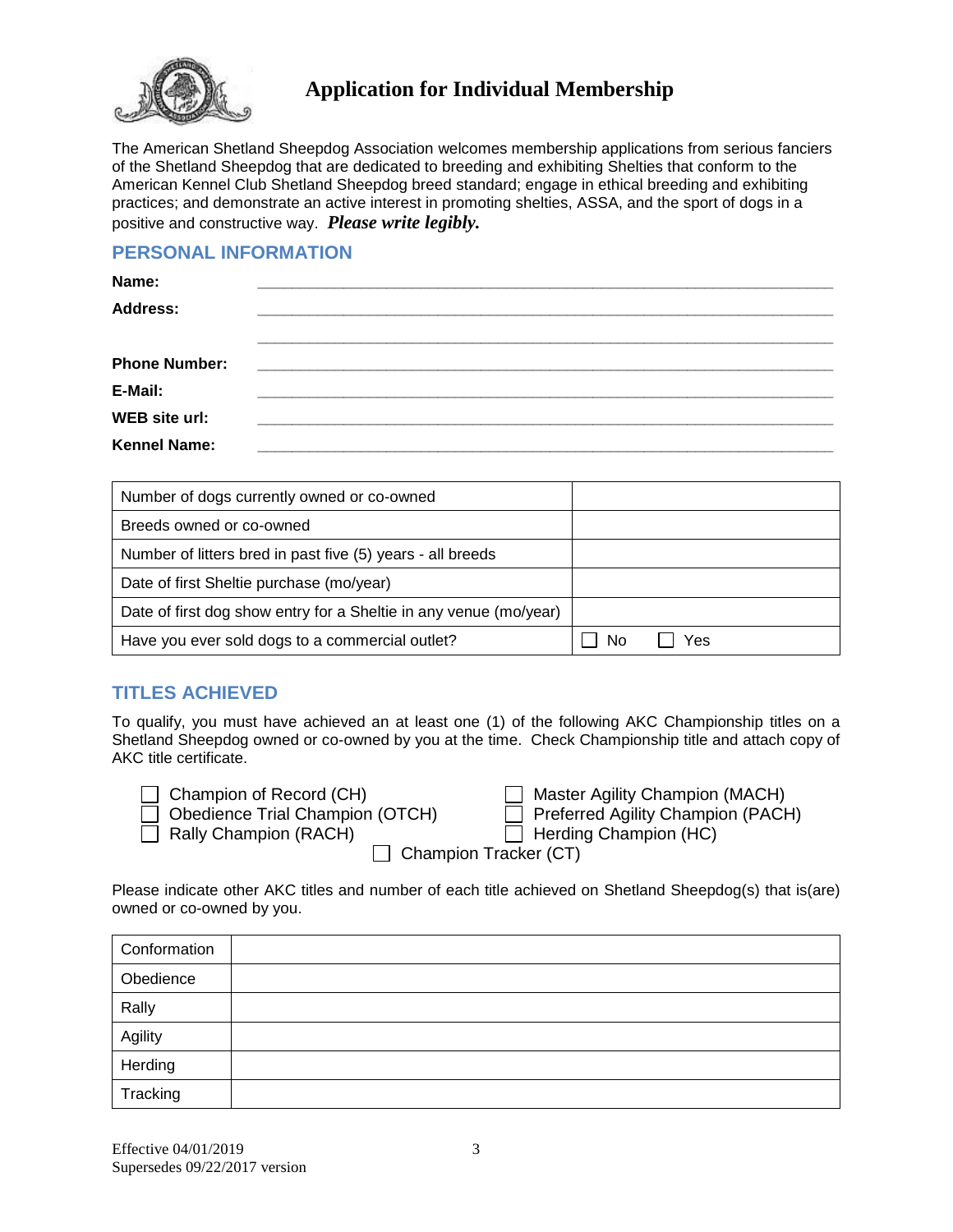

# **PARTICIPATION/EXPERIENCE IN EACH VENUE (AKC ONLY)**

Please indicate your level of experience in each of the following venues. Please also list if you have been listed as the Trial or Show Chair or Secretary for any venue within the past three (3) years.

|                       | Active<br>(Within<br>year) | Work<br>Experience<br>(steward) | Chair-person    | Secretary | Spectator           | Interested | Not<br>Interested |
|-----------------------|----------------------------|---------------------------------|-----------------|-----------|---------------------|------------|-------------------|
| Conformation          |                            |                                 |                 |           |                     |            |                   |
| Obedience             |                            |                                 |                 |           |                     |            |                   |
| Rally                 |                            |                                 |                 |           |                     |            |                   |
| Agility               |                            |                                 |                 |           |                     |            |                   |
| Herding               |                            |                                 |                 |           |                     |            |                   |
| Tracking              |                            |                                 |                 |           |                     |            |                   |
| Junior<br>Showmanship |                            |                                 | Years competed: |           | Parent of<br>Junior |            |                   |

## **CLUB EXPERIENCE**

List all recent club memberships. Please list current Sheltie Specialty club(s) first.

| Name of Club                                               | Year<br>Joined | Position(s) held |
|------------------------------------------------------------|----------------|------------------|
|                                                            |                |                  |
| I certify that the applicant is a member in good standing. |                |                  |
| Signature of Specialty Club Secretary:                     |                |                  |
|                                                            |                |                  |
|                                                            |                |                  |
|                                                            |                |                  |

If you are not a member of a local Sheltie Specialty Club, please indicate why:

#### **RESCUE**

Please indicate your level of support of either your local or national Sheltie rescue organizations.

Rescue Coordinator<br>
Rescue Volunteer
Grooming

Rescue Volunteer

Grooming

Crooming

Crooming

Crooming

Crooming

Crooming

Crooming

Crooming

Crooming

Crooming

Crooming

Crooming

Crooming

Crooming

Crooming

Croomin Transportation <br>
Short-Term Boarding 
<br>
Donated funds<br>  $\Box$  None of these  $\Box$  Short-Term Boarding

Long-Term Fostering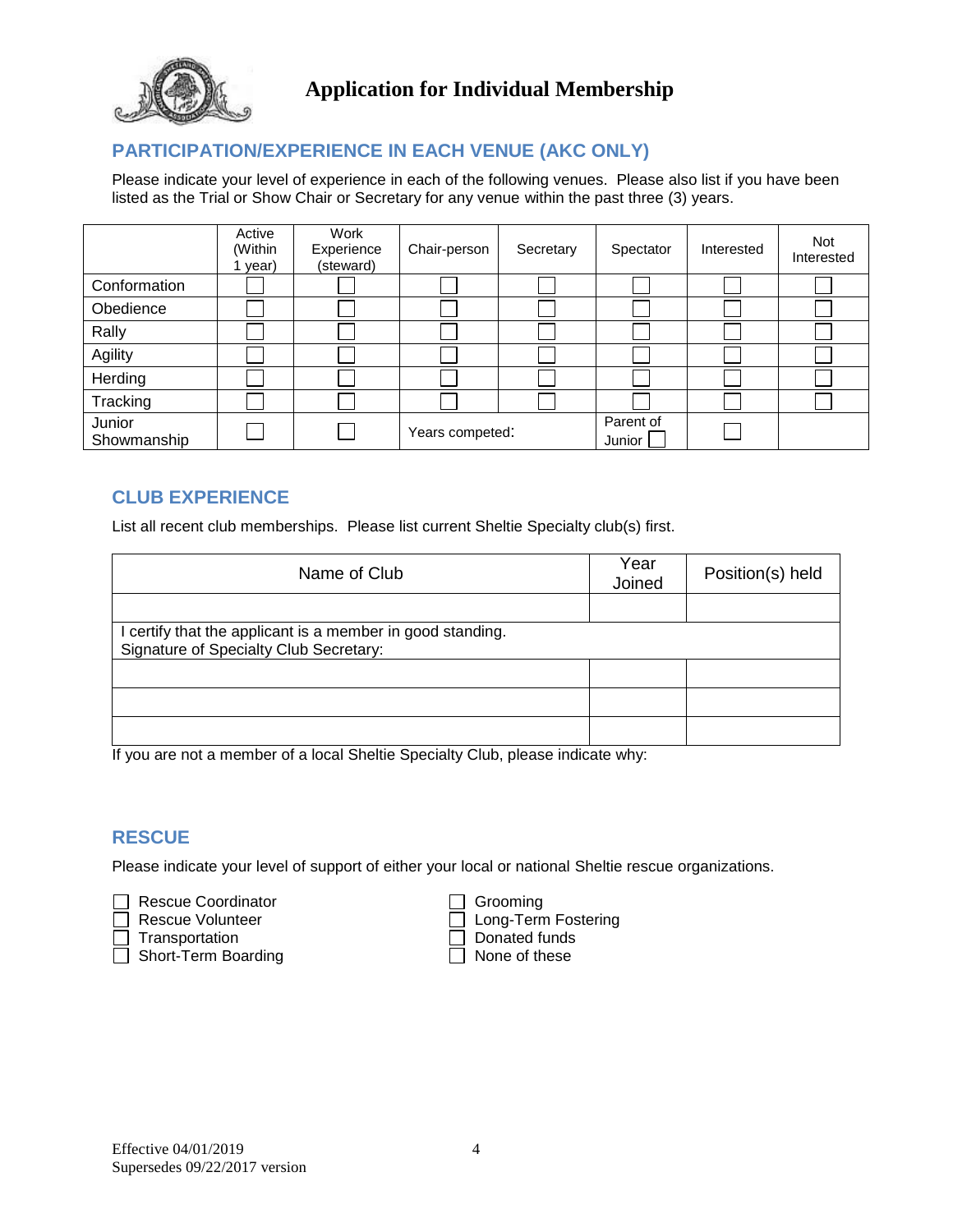

# **EDUCATION/ SEMINARS**

Please list the most recent sheltie-related seminars you have attended, if a seminar was attended more than once, please list the most recent year.

| Name of Seminar | Presenter | Year |
|-----------------|-----------|------|
|                 |           |      |
|                 |           |      |
|                 |           |      |
|                 |           |      |
|                 |           |      |
|                 |           |      |

## **SERVICES**

What services can or do you offer at a local level?

| Stud service                       | Grooming                   |
|------------------------------------|----------------------------|
| Whelping                           | Boarding                   |
| <b>Puppies</b>                     | Handling                   |
| Dog evaluation                     | $\Box$ Training, any venue |
| Mentoring at specialties           | Legislation activism       |
| Mentoring, general dog information | None of these              |

| Grooming             |
|----------------------|
| Boarding             |
| Handling             |
| Training, any venue  |
| Legislation activism |
| None of these        |
|                      |

# **LETTER OF INTRODUCTION**

Please attach a letter to introduce yourself and describe why you wish to become a member of ASSA.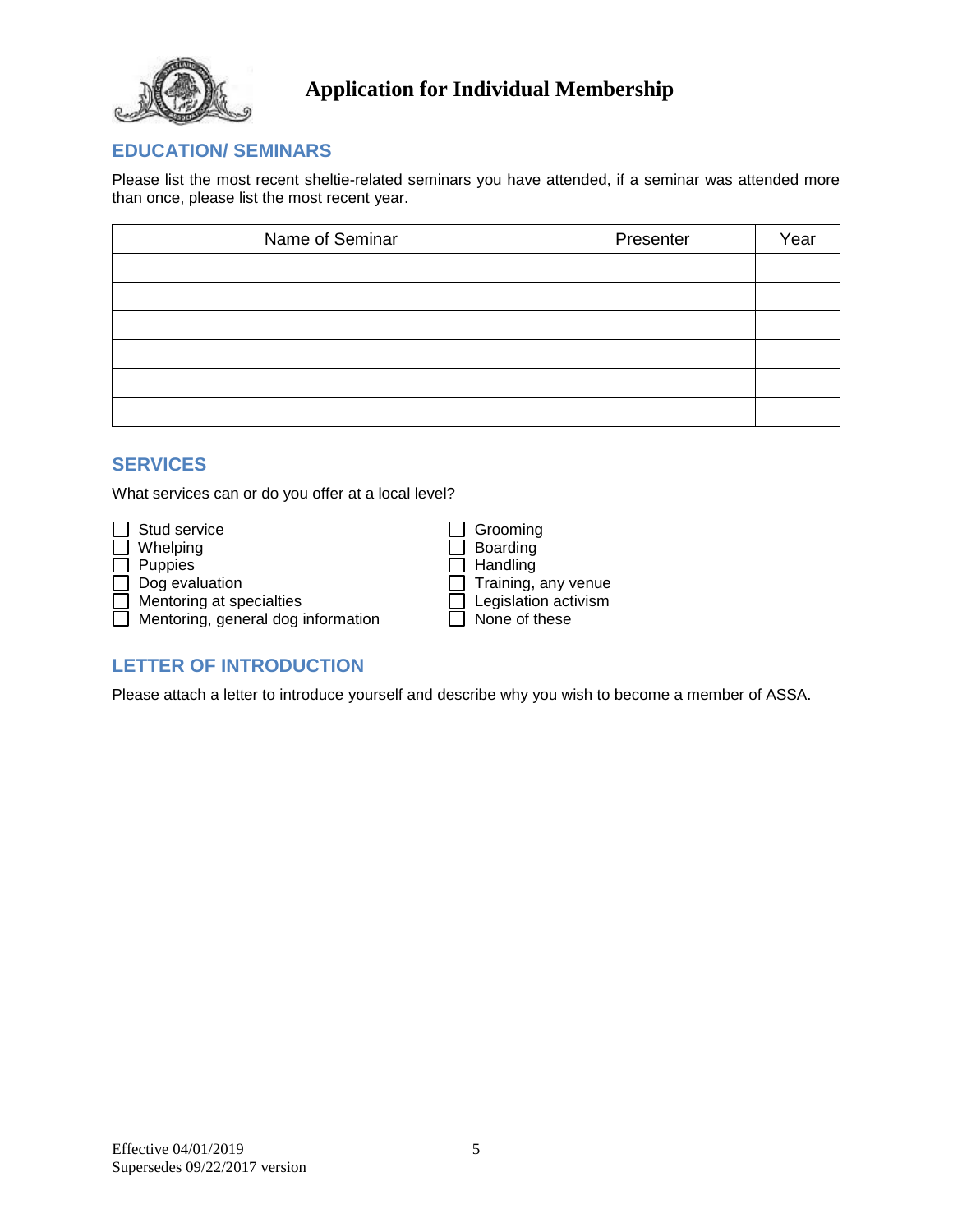

# **BY SIGNATURE BELOW, APPLICANT CERTIFIES:**

- 1. I am 18 years of age or older, and a citizen or permanent legal resident of the United States of America.
- 2. I am not nor have I ever been under suspension by the American Kennel Club. If you have, please explain here:
- 3. I am not in debt to the American Shetland Sheepdog Association for sums pledged or contracted for any purpose.
- 4. I agree to abide by the Constitution and By-Laws of the American Shetland Sheepdog Association and the Rules of the American Kennel Club.
- 5. I agree at all times, and under all circumstances, to consider the welfare and best interests of the breed and of the dogs I keep, breed, exhibit or sell; and maintain, in all such activities, the highest standards of ethical conduct. I have read and understand the AMERICAN SHETLAND SHEEPDOG ASSOCIATION STATEMENT OF INDIVIDUAL MEMBERSHIP POLICY and do share and uphold the objectives stated therein.
- 6. I have read, understand, and agree to abide by the Guidelines for Ethical Behavior.

Signature of Applicant:  $\Box$ 

Date:

Please use this checklist to ensure that all items are included. Incomplete applications will be returned.

Application, signed and dated

- Applicant's Letter of Introduction
- Sponsor #1 Statement of Endorsement
- Sponsor #1 Letter of Endorsement

Sponsor #2 Statement of Endorsement

- Sponsor #2 Letter of Endorsement
- Copy of qualifying AKC Champion title certificate
- Application fee of \$25
- $\Box$  Dues payment of \$35 for the current fiscal year (ie, September 1 to August 31)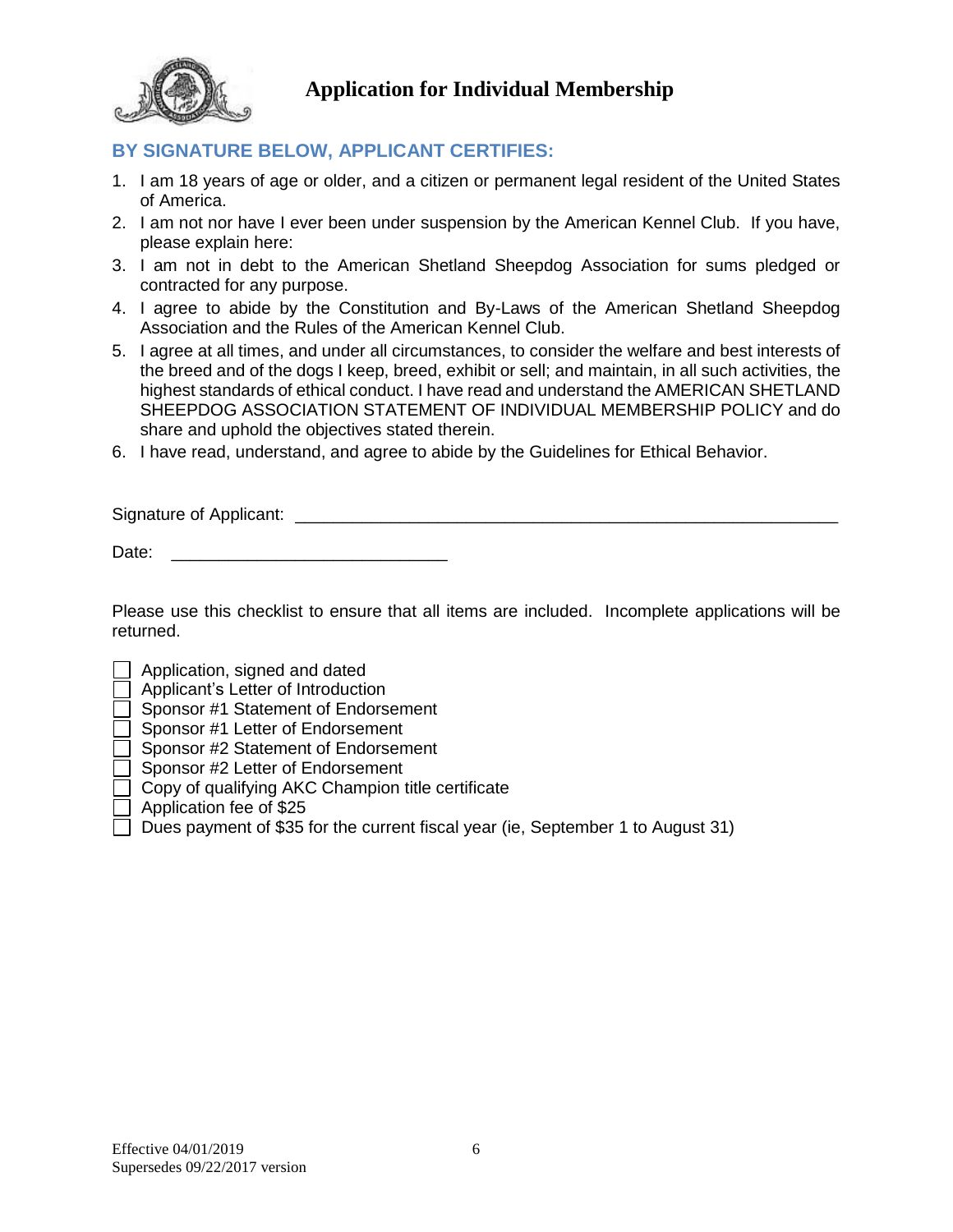

**SPONSOR # 1 ENDORSEMENT** 

Name of Applicant: \_\_\_\_\_\_\_\_\_\_\_\_\_\_\_\_\_\_\_\_\_\_\_\_\_\_\_\_\_\_\_\_\_\_\_\_

Sponsor is responsible for checking the accuracy of the information stated on the application. Sponsor must be prepared to respond to questions from the ASSA. In addition to signing the Statement of Endorsement, each Sponsor must include a Letter of Endorsement as to his/her knowledge of the applicant's dedication and involvement in the breed, satisfying the criteria stated on the Membership Application form under "SPONSORS." Applications received without such Letters of Endorsement will be deemed incomplete.

#### **Endorsement Criteria**

Please provide a Letter of Endorsement stating the applicant's interest in the breed; ethical conduct, eg, sportsmanship; methods by which the individual assumes responsibility for dogs produced; estimated number of litters produced annually; breeding and showing activities; AKC titles earned; and club participation. Sponsor should state basis for his/her opinion that the applicant would be a valuable member of ASSA. Sponsors should include what their relationship is to the applicant including how long they have known the applicant. At least one (1) Sponsor must have personally visited the quarters where the applicant maintains his/her dogs **within the past six (6) months** of application and attest to the condition of the quarters being acceptable.

## **Statement of Endorsement**

To the best of my personal knowledge, the applicant's statements are true and correct, and do not omit to state any fact which would be relevant in the ASSA's membership determination. I believe the applicant under all circumstances, will consider the welfare and best interests of the breed and of the dogs they keep. I believe the applicant will fully support the objectives of the American Shetland Sheepdog Association and do therefore endorse this application, stating the following from actual personal knowledge:

- 1. I have been a member in good standing of the ASSA for 3 years.
- 2. I have been acquainted with the applicant for at least one year.
- 3. I have checked the information and found it to be true.

 $\Box$  Yes  $\Box$  No I have visited the quarters in which the applicant maintains his/her dogs.

Signature of Sponsor: